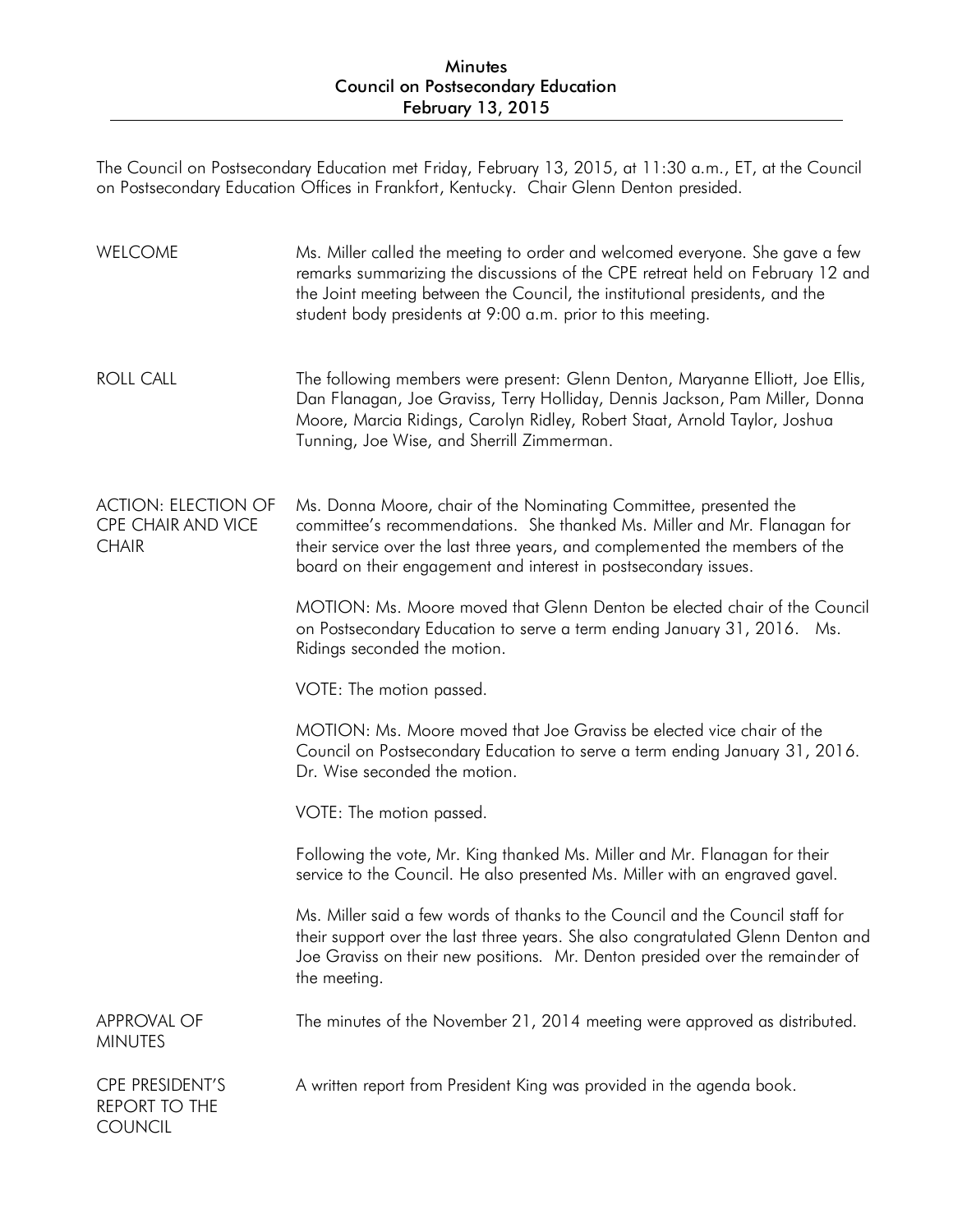| <b>COMMISSIONER OF</b><br><b>EDUCATION REPORT</b>                                                                                                  | A written report from Commissioner Holliday's was provided in the agenda book.                                                                                                                                                                                                                                                                                                                                                                                                                                                                                                                                                                                                                                                                                                                                                                            |
|----------------------------------------------------------------------------------------------------------------------------------------------------|-----------------------------------------------------------------------------------------------------------------------------------------------------------------------------------------------------------------------------------------------------------------------------------------------------------------------------------------------------------------------------------------------------------------------------------------------------------------------------------------------------------------------------------------------------------------------------------------------------------------------------------------------------------------------------------------------------------------------------------------------------------------------------------------------------------------------------------------------------------|
| <b>ACTION: KENTUCKY</b><br><b>RISING RESOLUTION</b>                                                                                                | On January 14, 2015, representatives from the Kentucky Board of Education,<br>Council on Postsecondary Education, and Education Professional Standards<br>Board met in a special meeting to discuss a new joint initiative called Kentucky<br>Rising. If implemented, Kentucky Rising will establish criteria for a high school<br>diploma, certificate, or endorsement that certifies a graduate meets the<br>employment requirements of foreign industries that are directly investing in the<br>state and industries that are creating trade with other countries. As part of that<br>meeting, a resolution to develop and implement a unified strategic plan for<br>Kentucky Rising was presented for consideration of adoption by each of the<br>participating representative's boards. A copy of the resolution was provided in<br>the agenda book. |
|                                                                                                                                                    | MOTION: Ms. Ridley moved the Council adopt the resolution to develop and<br>implement a unified strategic plan for the joint initiative, Kentucky Rising. Dr.<br>Wise seconded the motion.                                                                                                                                                                                                                                                                                                                                                                                                                                                                                                                                                                                                                                                                |
|                                                                                                                                                    | VOTE: The motion passed.                                                                                                                                                                                                                                                                                                                                                                                                                                                                                                                                                                                                                                                                                                                                                                                                                                  |
| <b>ACTION: NEW</b><br><b>ACADEMIC PROGRAMS</b>                                                                                                     | KRS 164.020 (15) empowers the Council on Postsecondary Education to define<br>and approve the offering of all postsecondary education technical, associate,<br>baccalaureate, graduate, and professional degree, certificate, or diploma<br>programs in the public postsecondary education institutions.                                                                                                                                                                                                                                                                                                                                                                                                                                                                                                                                                  |
|                                                                                                                                                    | Dr. Aaron Thompson, CPE's executive vice president and chief academic officer,<br>presented the staff recommendation that the Council approve the Bachelor of<br>Arts in Modern and Classical Languages, Literature and Cultures from the<br>University of Kentucky and the Master of Fine Arts in Creative Writing from<br>Western Kentucky University.                                                                                                                                                                                                                                                                                                                                                                                                                                                                                                  |
|                                                                                                                                                    | MOTION: Ms. Miller moved that the Council approve the new academic<br>programs as presented. Ms. Moore seconded the motion.                                                                                                                                                                                                                                                                                                                                                                                                                                                                                                                                                                                                                                                                                                                               |
|                                                                                                                                                    | VOTE: The motion passed.                                                                                                                                                                                                                                                                                                                                                                                                                                                                                                                                                                                                                                                                                                                                                                                                                                  |
| AMENDMENT TO 13<br>KAR 2:045 -<br><b>DETERMINATION OF</b><br>RESIDENCY STATUS<br>FOR ADMISSION AND<br><b>TUITION ASSESSMENT</b><br><b>PURPOSES</b> | In August 2014, President Obama signed into law the Veterans Access, Choice<br>and Accountability Act of 2014. Section 702 of the Act requires public institutions<br>to charge in-state tuition to veterans serving at least 90 days who enroll within<br>three (3) years of discharge from active duty, as well as certain individuals who<br>receive federal education benefits through those veterans. If institutions are not<br>able to comply with this requirement by July 1, 2015, the Veteran's<br>Administration (VA) will disapprove them for all Montgomery and Post-9/11 GI                                                                                                                                                                                                                                                                 |

Bill educational assistance.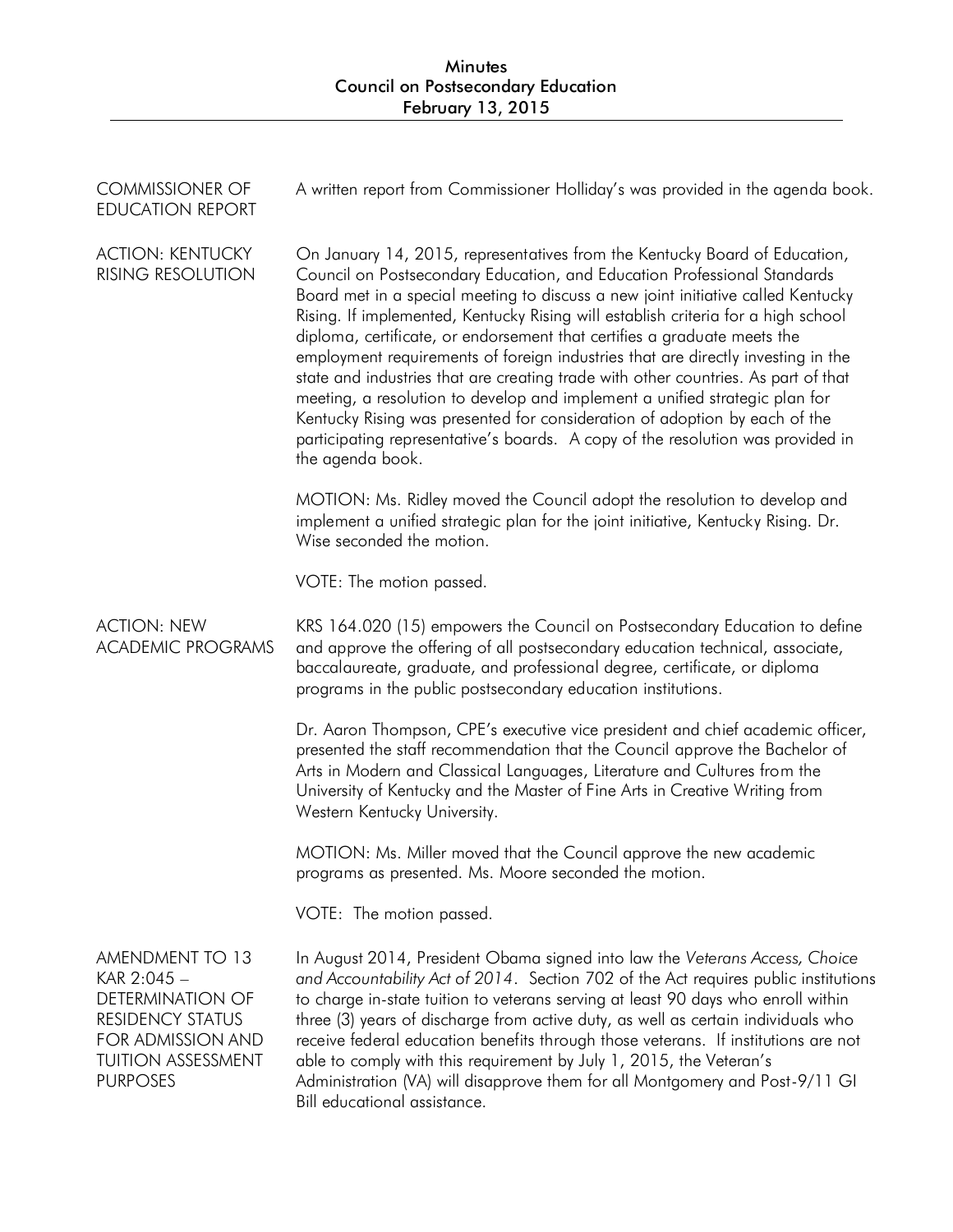Mr. Travis Powell, CPE's general counsel, noted that as currently constituted, 13 KAR 2:045 requires covered individuals who do not otherwise meet the requirements for residency to be charged the out-of-state tuition rate. The proposed amendment to 13 KAR 2:045 ensures that students at Kentucky's public institutions can continue to receive Montgomery and Post-9/11 GI Bill educational assistance.

The proposed amendment will change the administrative regulations as follows:

 A person eligible for benefits under the federal Post-9/11 Veterans Educational Assistance Act of 2008 (38 U.S.C. Section 3301 et seq.) or any other federal law authorizing educational benefits for veterans will now be entitled to Kentucky resident status notwithstanding the other factors used for a determination of residency outlined in the other sections of 13 KAR 2:045.

The process of revising an administrative regulation, established in KRS Chapter 13A, will be initiated with Council approval, along with the identical emergency regulation amendment which will go into effect immediately upon filing and stay in effect until the ordinary regulation amendment becomes final. The proposed revised administrative regulation will go through a public hearing and comment period and review by the Administrative Regulation Review Subcommittee and the Interim Joint Committee on Education.

MOTION: Ms. Zimmerman moved the Council approve the proposed amendment to the administrative regulation titled 13 KAR 2:045 Determination of residency status for admission and tuition assessment purposes. Dr. Wise seconded the motion.

VOTE: The motion passed.

ACTION: REASONABLE SECURITY AND BREACH INVESTIGATION PROCEDURES AND PRACTICES FOR PUBLIC INSTITUTIONS OF POSTSECONDARY EDUCATION

The Personal Information Security and Breach Investigation Procedures and Practices Act, enacted in the 2014 Regular Session, also known as House Bill 5 or the "Cyber Security Bill," requires state and local governments to implement policies and procedures to protect confidential, sensitive personal information and notify individuals if their information has been compromised.

KRS 61.932(1)(b) requires that Kentucky public colleges and universities (hereinafter referred to as "institutions") establish and implement "reasonable security and breach investigation procedures and practices" in accordance with policies established by the Council on Postsecondary Education. KRS 61.931(8) defines "reasonable security and breach investigation procedures and practices" as "data security procedures and practices developed in good faith and set forth in a written security information policy."

The draft of the policy for institutional "reasonable security and breach investigation procedures and practices" was included in the agenda book. The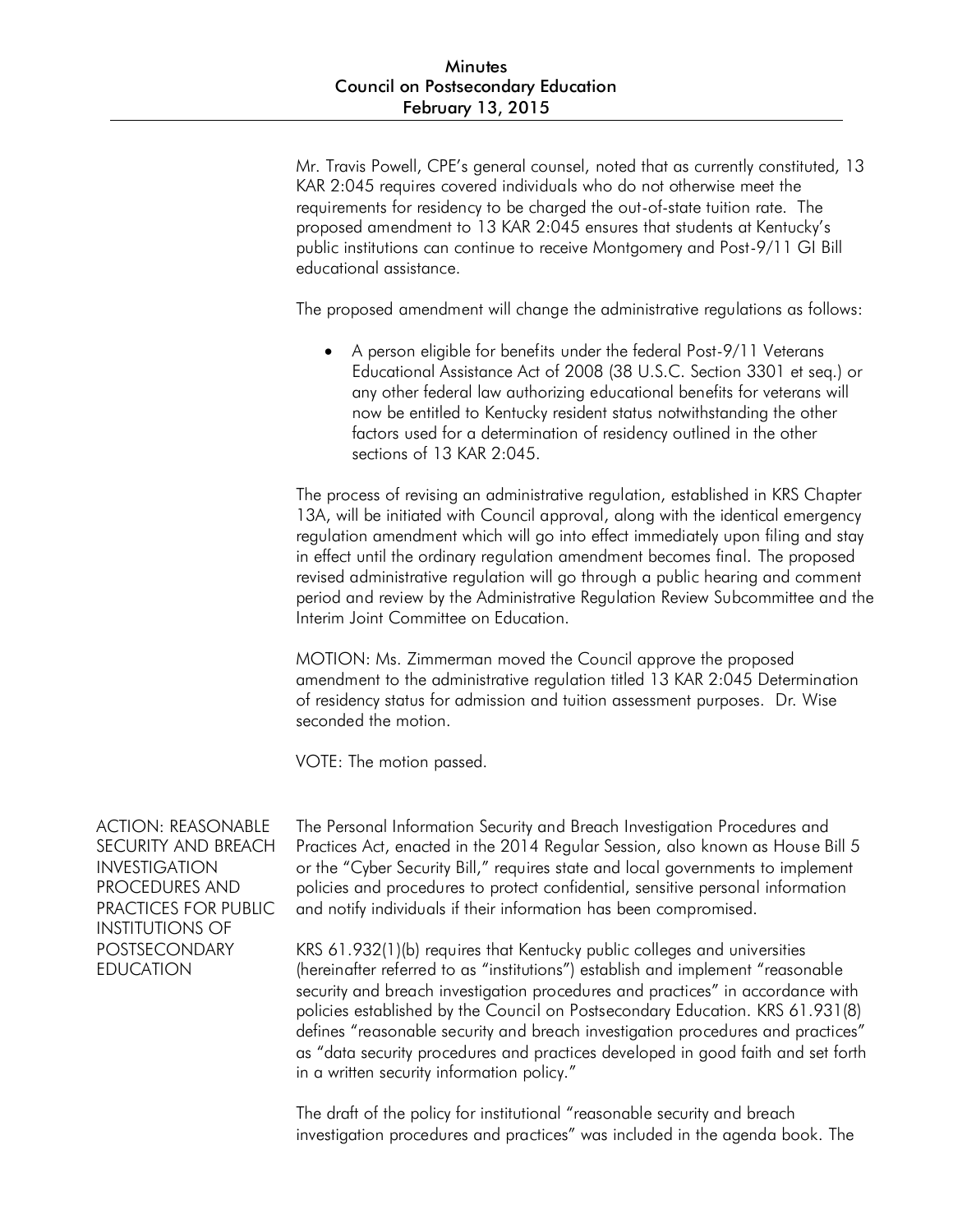policy identifies areas that should be addressed in order to protect personal information from unauthorized disclosure as well as procedures to be followed when an actual or suspected breach occurs.

MOTION: Ms. Miller moved that the Council approve the proposed policy for public postsecondary institution "reasonable breach investigation procedures and practices" as required by KRS 61.932(1)(b). Ms. Ridley seconded the motion.

Mr. Denton asked if there has been a breach. Mr. Powell says there has not been a breach since the policy was in place; however the University of Kentucky reported that data had been exposed but it was not accessed by anyone. According to the new law, the University of Kentucky had to report the incident even though no data had been exposed. Dr. Wise asked what the procedure would be if data had been breached. Mr. Powell stated that notification of the breach must be given within 72 hours and the institutions are required to conduct an investigation. If data is found to be exposed during the breach, the institution must then contact the individuals affected with in another 72 hours and help them rectify any problems that may have occurred as a result of the breach. Mr. Powell also stated that should there be a breach, a claim could be made against the Council on Postsecondary Education through the Board of Claims Act. Council members would not be individually liable.

VOTE: The motion passed.

ACTION: CAPITAL PROJECTS – KSU, MoSU, and WKU

The Council on Postsecondary Education has statutory responsibility to review and approve public college and university capital projects costing \$600,000 or more and equipment items costing \$200,000 or more, regardless of fund source, that have been approved by an institution's governing board. During the interim, capital projects are evaluated under KRS 45.760(5), (7) and KRS 45.763.

Mr. Shaun McKiernan, CPE's senior associate of budget and finance, presented the staff recommendation that the council approve: (1) Kentucky State University's project "Acquire Enterprise Resource Planning Information Technology System," funded with institutional and federal funds, with a project scope of \$2,600,000; (2) Morehead State University's project "Construct Food Service, Retail Space and Parking Structure," funded with auxiliary services funds and private funds, with a project scope of \$17,600,000; and (3) Western Kentucky University's project "Confucius Institute Facility," funded with private funds, with a project scope of \$2,300,000.

MOTION: Ms. Moore moved that Council approve all three capital projects as presented. Mr. Jackson seconded the motion.

VOTE: The motion passed.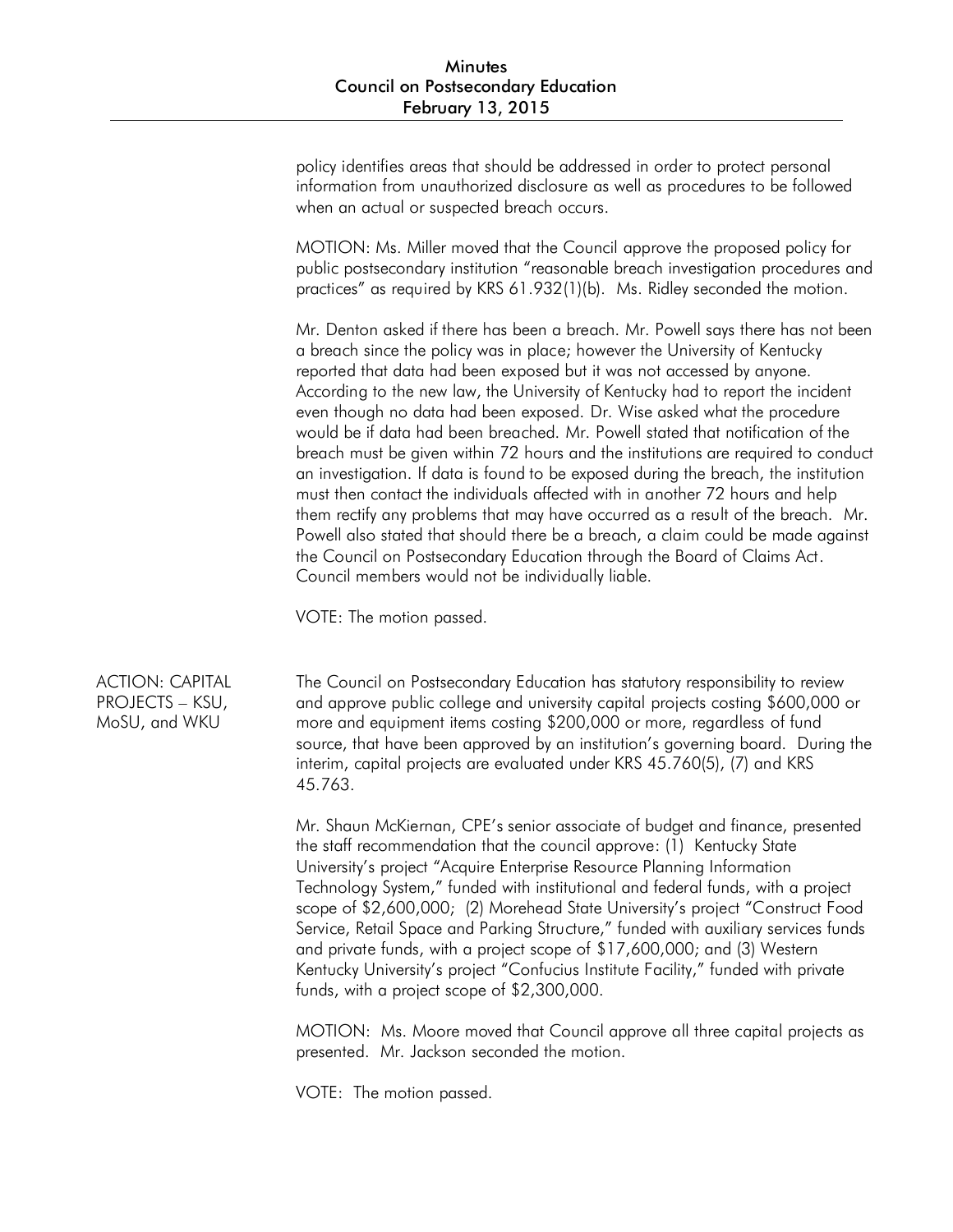| <b>COMMITTEE ON</b><br><b>EQUAL</b><br><b>OPPORTUNITIES</b><br><b>REPORT</b> | Dr. Rana Johnson, CPE's chief diversity officer, provided a report from the<br>Committee on Equal Opportunities. Ms. Johnson provided comments on the<br>work of the CEO at the January 26, 2015 meeting, and reminded the council of<br>the upcoming summer EEO programs that assist students with transitioning into<br>postsecondary institutions: (1) GMSCPP Statewide Conference at Murray State<br>University on June 15-16, 2015 and (2) Academically Proficient High School<br>Junior and Senior Conference at the University of Louisville on June 19-20,<br>2015.                                 |
|------------------------------------------------------------------------------|-------------------------------------------------------------------------------------------------------------------------------------------------------------------------------------------------------------------------------------------------------------------------------------------------------------------------------------------------------------------------------------------------------------------------------------------------------------------------------------------------------------------------------------------------------------------------------------------------------------|
|                                                                              | Mr. Jackson, chair of the CEO, noted that the members of the committee would<br>like to continue to be active in the work of the Council.                                                                                                                                                                                                                                                                                                                                                                                                                                                                   |
| PROJECT LEAD THE<br>WAY AND POSTERS AT<br>THE CAPITAL                        | Mr. Tom Martin, CPE's senior policy advisor for research and economic<br>engagement, presented information on the Project Lead the Way and Posters at<br>the Capitol. Kentucky Project Lead the Way students, through a partnership with<br>CPE and Posters-at-the-Capitol directors, were invited to participate with our<br>public universities in their "Posters-at-the-Capitol" program. High school<br>students and undergraduates who participate in activities like Posters at the<br>Capitol are more likely to pursue graduate research opportunities.                                             |
|                                                                              | Ms. Martha Driver and Ms. Kathleen Thomas, students from Elkhorn Crossing<br>School in Georgetown and Posters at the Capitol participants, presented their<br>research of an Antibacterial Bite Guard. The goal of their research was to get a<br>better understanding of the types of bacteria that the antibacterial agent target,<br>as well as create an antibacterial bite guard that lasts for an extensive amount of<br>time. Ideally, their new product will not only help teeth grinding problems, but<br>also with the health issues that come from the use of a non-antibacterial bite<br>guard. |
|                                                                              | Following the presentation, several Council members complemented the students<br>on their work, and stated that their project is worthy of international competition.<br>Both students plan to continue conducting research in college.                                                                                                                                                                                                                                                                                                                                                                     |
| <b>COMMITTEE</b><br><b>APPOINTMENTS</b>                                      | Mr. Denton appointed three members to the Executive Committee. Pam Miller,<br>Marcia Ridings, and Arnold Taylor will serve on the committee, in addition to the<br>chair and vice chair. The Executive Committee reviews all agency budget and<br>personnel matters, including an annual audit of the agency, evaluates the<br>president, and performs other activities assigned by the Council.                                                                                                                                                                                                            |
|                                                                              | Mr. Denton deferred the appointment of the 2016-18 Budget Development<br>Workgroup to give the Funding Model Development Work Group time to finish<br>their work.                                                                                                                                                                                                                                                                                                                                                                                                                                           |
| <b>RESOLUTION</b>                                                            | The Council presented a resolution honoring Carolyn Ridley for her dedication<br>and service to the Council.                                                                                                                                                                                                                                                                                                                                                                                                                                                                                                |